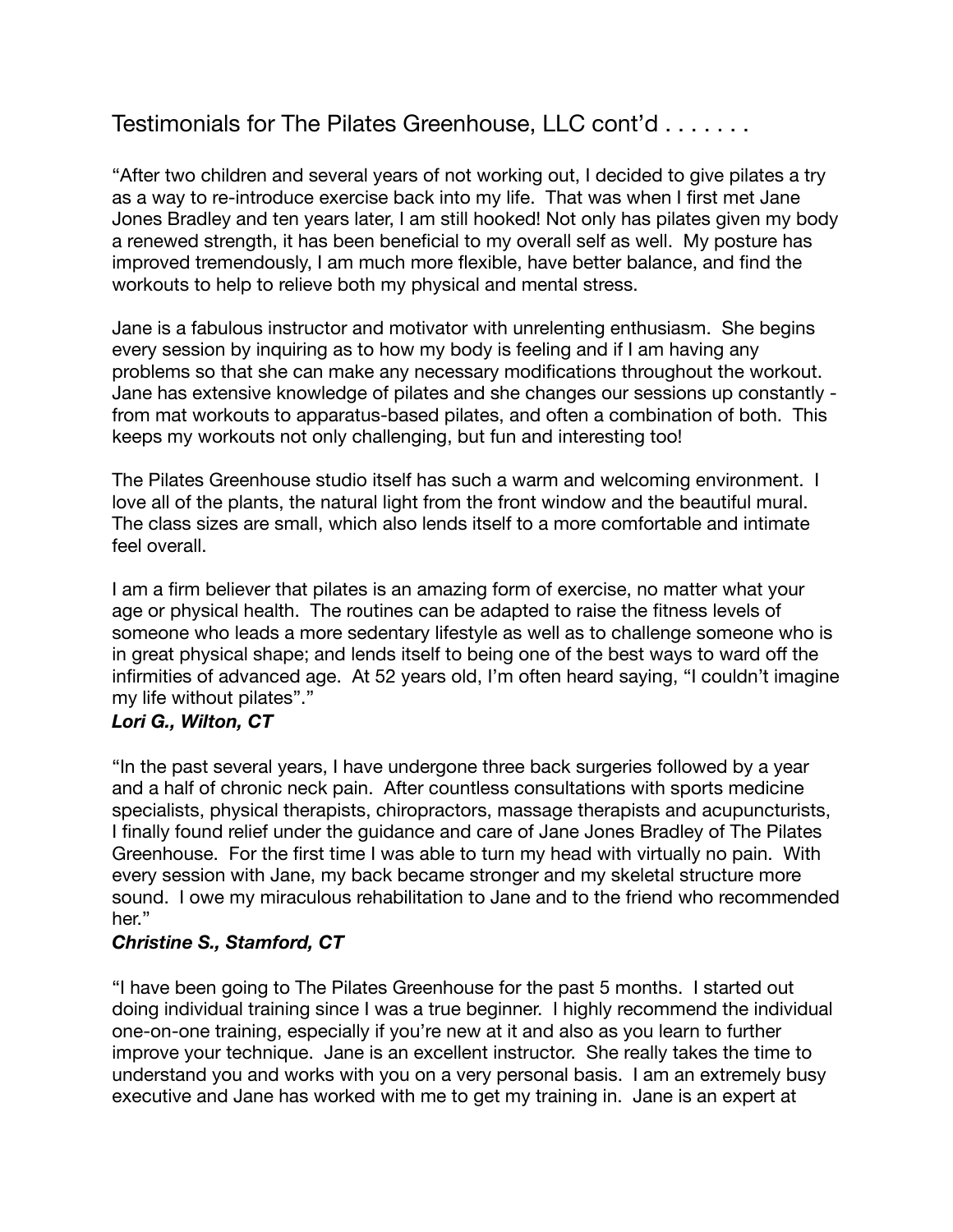what she does and I now attend Pilates 3 times a week and have become a bit of a Pilates addict! I highly recommend Jane and The Pilates Greenhouse!" *Margaret K., Ridgefield, CT* 

"Training with Jane has made a huge difference in my fitness. I've developed strength, muscle tone and feel much better physically. Pilates has made a big difference in my sleep habits as well. Jane is an inspiration and her sessions are all varied and fun; she is also very mindful of where my own body is with regard to my flexibility and injured areas. I can't say enough in praise of Jane's talents and am fortunate to have the opportunity to work with her as often as I can!"

### *Joanne F., Ridgefield, CT*

"Pilates made me feel strong again. I had given up most exercise due to arthritis in my knees and a diagnosis of MS. My energy level was low. I had trouble walking. I had given up tennis, my previous form of exercise. Through Jane and her Pilates workouts, I was able to build back my core muscles. I was able to re-strengthen my abs, my back muscles, well, really every muscle group. The real perk was that it was fun challenging myself without feeling pain (and I could do more push-ups than my husband!). Pilates truly is a form of exercise I can do for the rest of my life. Jane Jones Bradley has the experience and the dedication to the art of Pilates that has given me my new lease on life. Thanks Jane - you're the best!"

# *Linda Z., Ridgefield, CT*

"I am a senior citizen who started doing Pilates because my daughter felt it would help me with lower back pain. She was right! After my Pilates sessions, I came away feeling more balanced and pain free. With Jane's expertise and encouragement, my body has come into alignment giving me more flexibility and making me stronger. Jane works me out at a pace I am comfortable with and with her Pilates knowledge I feel safe to push myself. I am so happy to have found Jane as she is an intelligent and talented teacher."

### *Gloria J., Ridgefield, CT*

"I have been practicing Pilates with Jane since 2002. The benefits are quite close to limitless. It has been so beneficial to several activities for me, including golf, horseback riding and even just going out for a power walk. On a scale of one to ten, Jane's instruction is a TEN. Her cues, demonstrations and enthusiasm all attribute to her excellent reputation."

### *Jessica W., Ridgefield, CT*

"Finding Jane and The Pilates Greenhouse has been amazing. I longed to reconnect with Pilates in the same way I had previously, and through finding her, I am back to a level of Pilates I desire to make my body feel strong again. Jane is a very experienced instructor who is pushing me to reach greater goals of Pilates fitness. Her studio is the most advanced I have experienced in the last five years and is state of the art. Between the amazing environment she has created and her dedication to my fitness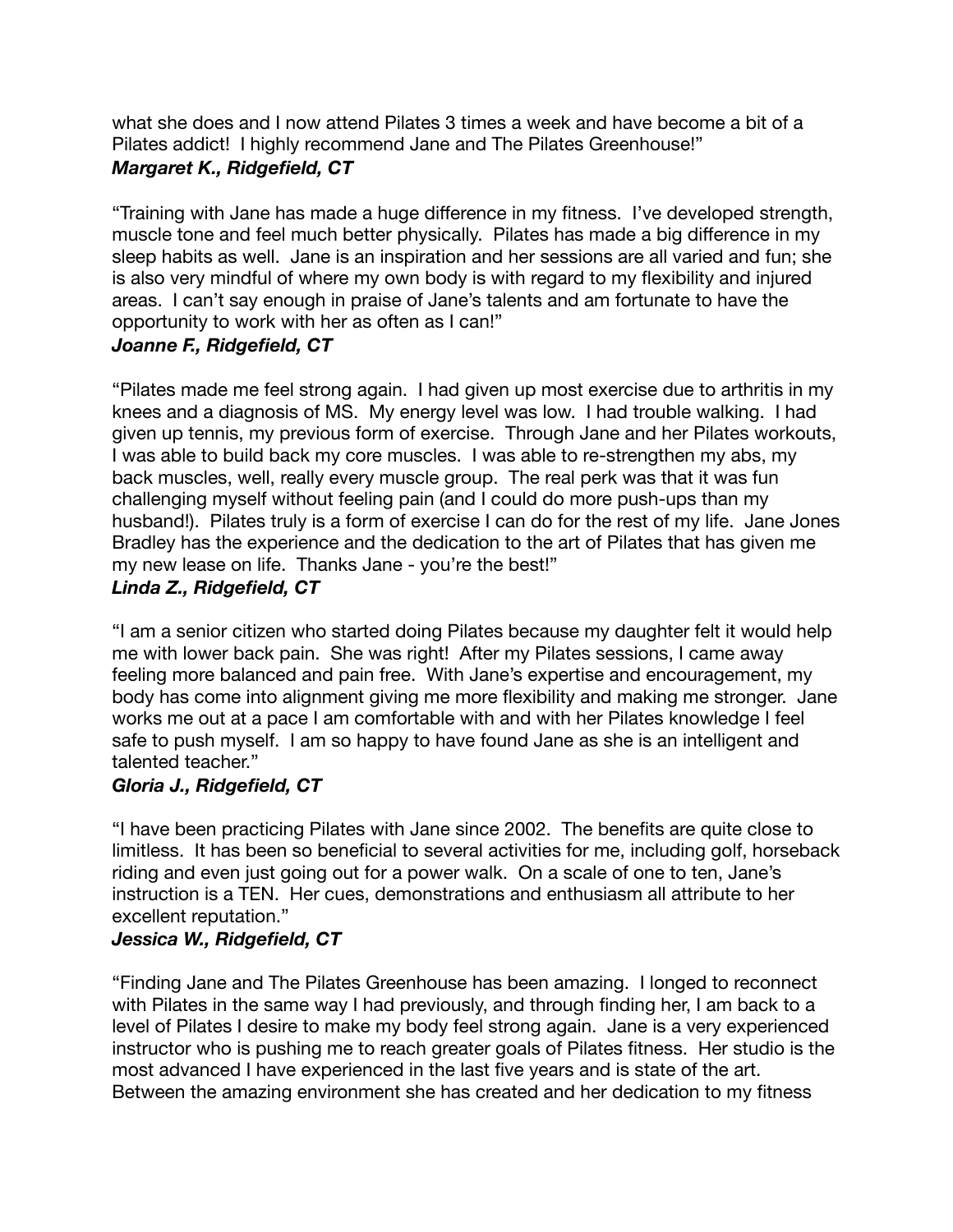success, I look forward to attending my sessions at The Pilates Greenhouse each week."

### *Megan S., Danbury, CT*

"A friend put me on to Jane last year when I couldn't haul myself out of my car without clinging to the door - a pathetic sight. Even having done rigorous treadmill workouts for years, my legs were nevertheless like rubber bands, in desperate need of a 'Jane' intervention. Fourteen months later, I am much stronger, thanks to Jane's careful instruction and unflagging encouragement. I have complete trust in her vast training and sensitivity to my physical limitations. Her patience is nothing short of biblical, and her sense of mirth a tonic. Thrice weekly, Pilates is now a non-negotiable given in my life, and, thrillingly, I have gone from rank beginner to nearly advanced level. I will keep at it forever, but only with Jane. She's the best."

### *Victoria S., Ridgefield, CT*

"I was so fortunate to find Jane when I moved from New York City to Connecticut in the middle of my Pilates Teacher Training. Her intricate understanding of movement, anatomy and fitness make her an ideal instructor, not only for clients but for future Pilates instructors. Jane helped me not only execute, but feel each exercise we learned properly so I could teach my own clients with her own sensitivity and attention to detail. Now that I am working as a full time Pilates instructor in Greenwich, I still call on Jane for insight about my clients and even my own body. I'm so glad to have Jane as an educator, mentor and friend."

### *Karen M., Pilates Instructor, Greenwich, CT*

"Pilates has been a significant part of my life for more than five years. I love to exercise, but I have high expectations, get bored easily and need variety. I can honestly say that every time I do Pilates at The Pilates Greenhouse, I feel inspired, challenged, successful and accomplished. I find Jane's enthusiasm contagious. She has empathy for people and the skills to understand the needs of everyone in the class. Jane has the ability to communicate her excellent knowledge of Pilates evidenced by the way she varies the exercises, corrects your position in the slightest ways, uses props and redirects and encourages you to challenge yourself in a safe way. Every year we come back from our winter travels abroad, I am astonished at how quickly Pilates reshapes and tones my entire body. I think my quality of life has improved. I feel I have more flexibility, more core strength and endurance, and less aches and pains. I would highly recommend the welcoming space and supportive environment of The Pilates Greenhouse. It's fun!"

### *Ilse B., Ridgefield, CT*

"If you creak in the mornings, tweak a muscle bending over to tie your shoe, ache during the night or have been accused of being a little grumpy on occasion, perhaps a 5o minute lesson with Jane Jones Bradley at The Pilates Greenhouse in Ridgefield will help. I have been a student of Jane's sine 2005 and still find every lesson innovative,